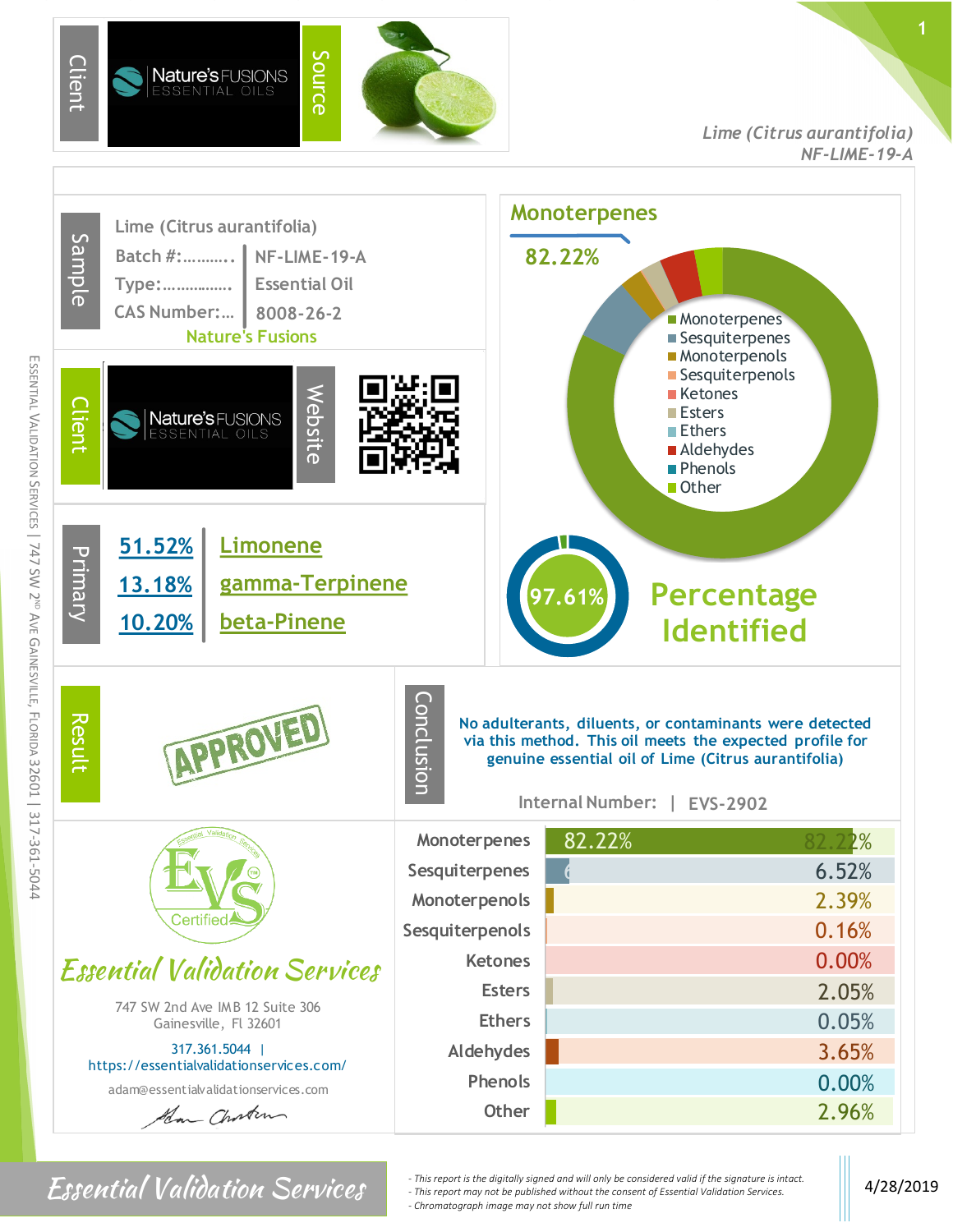



*Lime (Citrus aurantifolia) NF-LIME-19-A*

| <b>Total Percentage</b> |           | 97.61% |                         |                |                              |
|-------------------------|-----------|--------|-------------------------|----------------|------------------------------|
| <b>Number</b>           | <b>RT</b> | Area % | <b>Compound Name</b>    | R <sub>l</sub> | <b>Chemical Family</b>       |
| $\mathbf{1}$            | 12.63     | 0.57%  | alpha-Thujene           | 927.80         | Monoterpene                  |
| $\overline{2}$          | 12.91     | 2.03%  | alpha-Pinene            | 936.10         | Monoterpene                  |
| 3                       | 13.53     | 0.06%  | alpha-Fenchene          | 946.00         | Monoterpene                  |
| 4                       | 14.59     | 1.42%  | Sabinene                | 973.00         | Monoterpene                  |
| 5                       | 14.73     | 10.20% | beta-Pinene             | 974.00         | Monoterpene                  |
| 6                       | 15.31     | 1.47%  | Myrcene                 | 989.20         | Monoterpene                  |
| $\overline{7}$          | 15.88     | 0.07%  | <b>Octanal</b>          | 998.00         | <b>Aliphatic Aldehyde</b>    |
| 8                       | 16.40     | 0.36%  | ortho-Cymene            | 1021.33        | Monoterpene                  |
| 9                       | 16.75     | 0.60%  | para-Cymene             |                | 1024.30 Monoterpene          |
| 10                      | 17.00     | 51.52% | Limonene                | 1029.50        | Monoterpene                  |
| 11                      | 17.27     | 0.04%  | (Z)-beta-Ocimene        | 1037.80        | Monoterpene                  |
| 12                      | 17.70     | 0.10%  | (E)-beta-Ocimene        | 1047.70        | Monoterpene                  |
| 13                      | 18.19     | 13.18% | gamma-Terpinene         | 1054.00        | Monoterpene                  |
| 14                      | 18.50     | 0.01%  | trans-Sabinene hydrate  | 1072.00        | Monoterpenol                 |
| 15                      | 19.36     | 0.67%  | Terpinolene             | 1092.10        | Monoterpene                  |
| 16                      | 19.77     | 0.28%  | Linalool                | 1099.00        | Monoterpenol                 |
| 17                      | 21.17     | 0.01%  | Terpinen-1-ol           |                | 1135.50 Monoterpenol         |
| 18                      | 21.29     | 0.05%  | trans-Limonene oxide    | 1138.10        | Monoterpene Ether            |
| 19                      | 22.84     | 0.56%  | Terpinen-4-ol           | 1180.57        | Monoterpenol                 |
| 20                      | 23.32     | 0.87%  | alpha-Terpineol         | 1191.71        | Monoterpenol                 |
| 21                      | 23.77     | 0.08%  | <b>Decanal</b>          |                | 1206.57 Aliphatic Aldehyde   |
| 22                      | 24.62     | 0.36%  | Nerol                   | 1230.67        | Monoterpenol                 |
| 23                      | 25.09     | 1.26%  | Citral                  | 1244.12        | Monoterpene Aldehyde         |
| 24                      | 25.53     | 0.30%  | Geraniol                | 1255.29        | Monoterpenol                 |
| 25                      | 26.13     | 2.06%  | Geranial                |                | 1272.00 Monoterpene Aldehyde |
| 26                      | 26.37     | 0.05%  | Perilla aldehyde        |                | 1281.00 Monoterpene Aldehyde |
| 27                      | 28.56     | 0.16%  | delta-Elemene           |                | 1335.83 Sesquiterpene        |
| 28                      | 29.28     | 1.67%  | Neryl acetate           | 1362.90        | Monoterpene Ester            |
| 29                      | 29.89     | 0.38%  | <b>Geranyl acetate</b>  |                | 1379.20 Monoterpene Ester    |
| 30                      | 30.38     | 0.19%  | beta-Elemene            |                | 1389.20 Sesquiterpene        |
| 31                      | 31.10     | 0.11%  | cis-alpha-Bergamotene   |                | 1411.50 Sesquiterpene        |
| 32                      | 31.37     | 0.72%  | beta-Caryophyllene      |                | 1427.14 Sesquiterpene        |
| 33                      | 31.75     | 1.78%  | trans-alpha-Bergamotene |                | 1435.00 Sesquiterpene        |
| 34                      | 32.28     | 0.13%  | (E)-beta-Farnesene      |                | 1456.29 Sesquiterpene        |
| 35                      | 32.45     | 0.08%  | alpha-Humulene          |                | 1461.43 Sesquiterpene        |